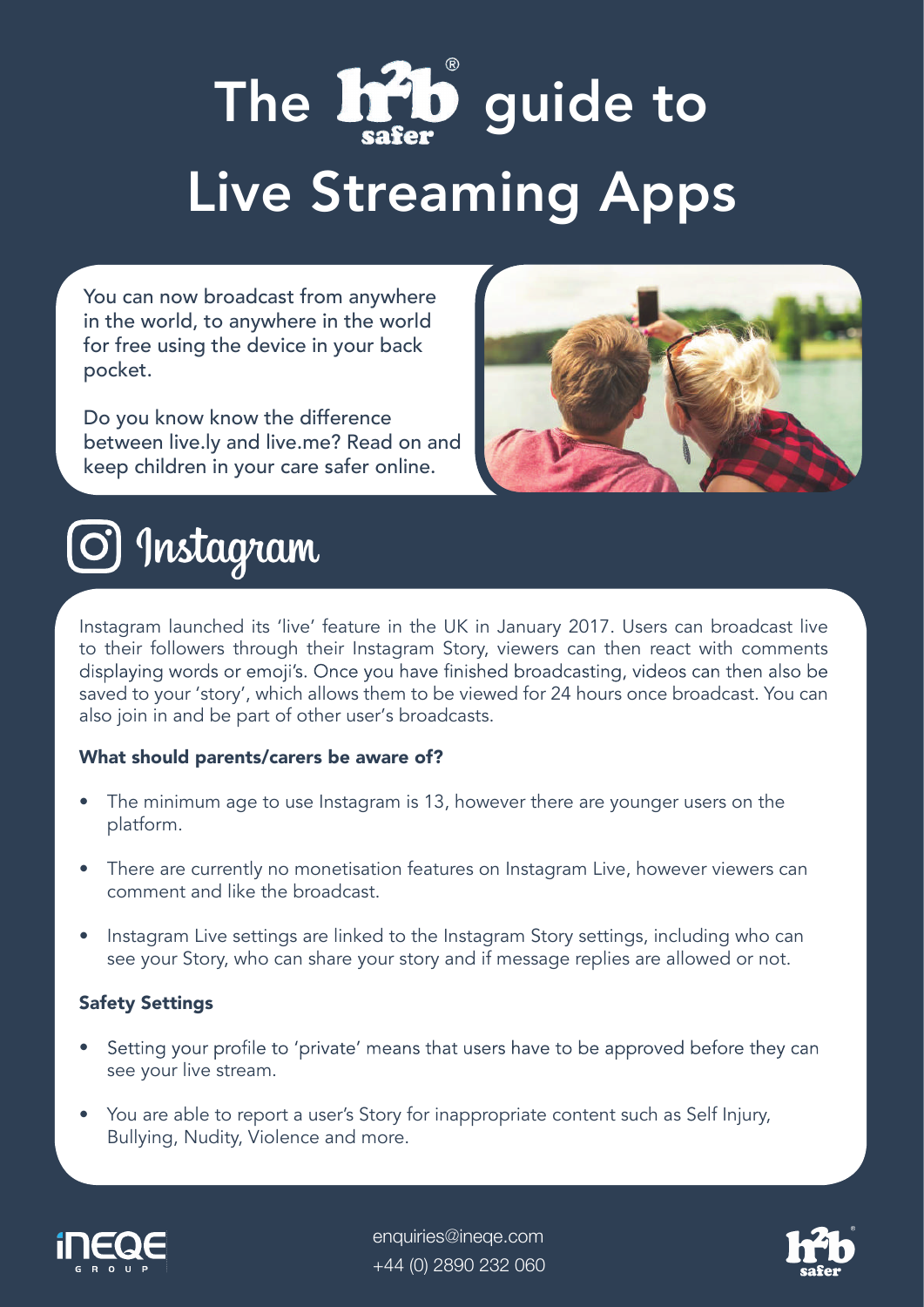

Periscope is a live-streaming app owned by Twitter, producing a way to broadcast live from your phone. With the tagline 'Explore the world through the eyes of somebody else', it led the way for international live-streaming and left competitors scrambling to keep up.

For example, users can log in and instantly view the Thanksgiving Parade in New York and then swipe to join an African Safari. Twitter makes news instantaneous and Periscope takes you there.

When users are broadcasting, they are able to see comments and likes from their viewers. It is important to note that all broadcasts are public by default, although you can broadcast privately to a selected group of users.

#### What should parents/carers be aware of?

- The minimum age to use periscope is 13. However there is no age verification when • you sign up and so users can simply enter a different birthday.
- Viewers can send 'Super Hearts' to broadcasters. Super Hearts are in-app purchases and when sent, the broadcaster will receive 70% of the cash value, which broadcasters can withdraw monthly.
- Due to the monetisation of Periscope, there is an incentive for broadcaster's behaviour to be dictated by the paying audience. If the young person broadcasting wants more super-hearts, they may be pressured into inappropriate behaviour.
- Incidentally, viewers are also exposed to inappropriate content. While it is possible to report content for Sexual Content, Violence or Self Harm, you have to view the video in order to do so.

#### Safety Settings

- The automatic broadcasting privacy setting is 'Public'. You can change this by tapping 'Public' at the top of the screen and choosing a group. You can create groups with only your friends and family in them to control who sees your broadcast.
- Users can find you on periscope with your e-mail • address, you can disable this function in 'Settings'.
- Users can moderate comments and therefore hide inappropriate messages.





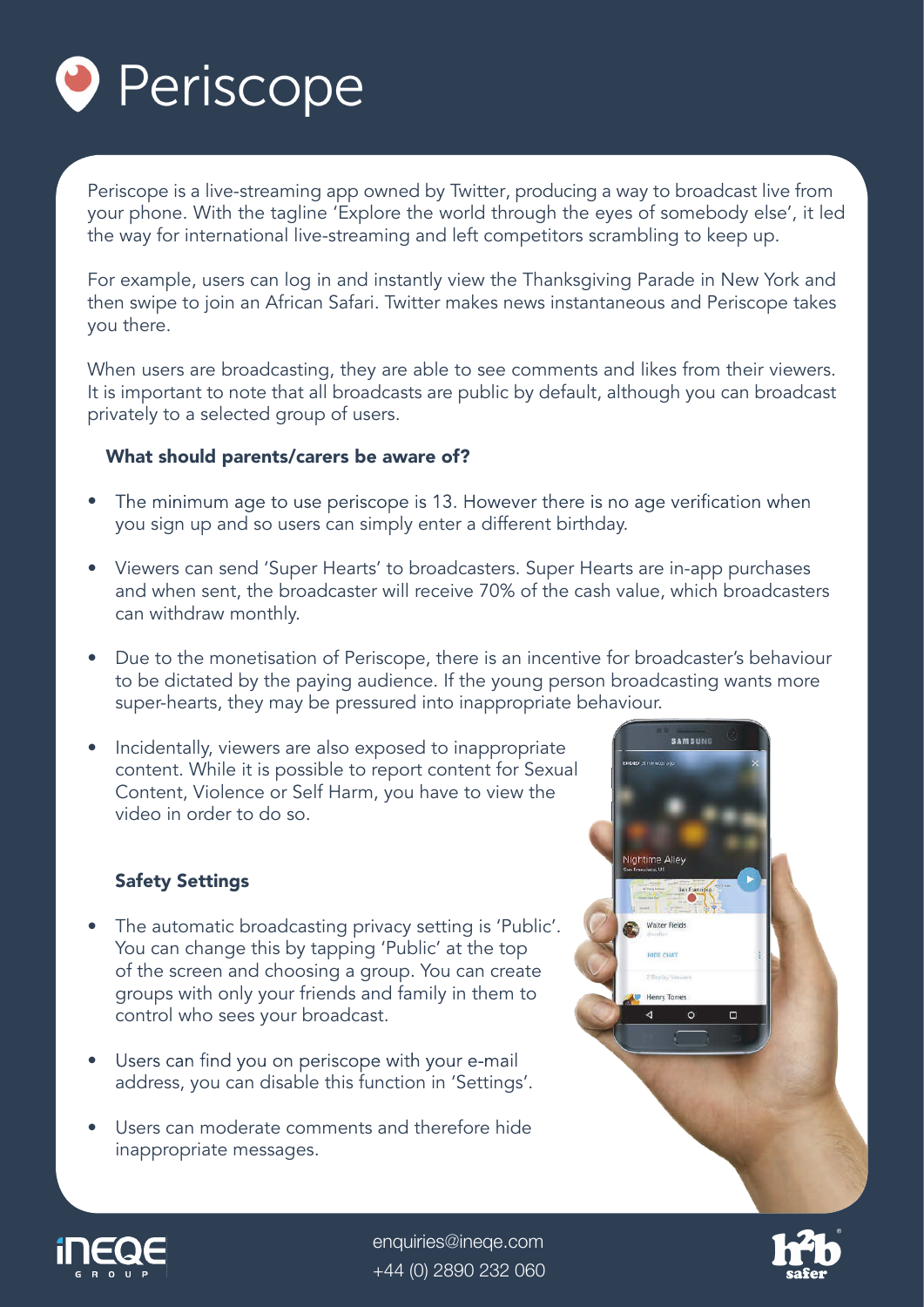

Musical.ly can be downloaded for free on a smart phone and is used for creating and sharing short videos, first introduced in 2014. It is popular with users who want to sing along or lip-sync with their favourite songs.

#### What should parents/carers be aware of?

- The minimum age limit for using Musical.ly is 13.
- When an account is first created, it is public until you change your privacy settings.

#### Safety Settings

Safety settings can be added on both Apple and Android devices. By going to the settings menu and choosing the settings you wish to change such as;

- 'Only friends can direct.ly me' This means that only people who you have said you know can send you messages.
- 'Hide Location Info' Any posts will not share your location to followers.
- 'Private account' this means that people can't follow you without your approval, without approval they cannot see the videos posted from your account.

## **B** lively

The Live.ly app was launched in 2016, as an addition to the already popular app Musical.ly. The app allows users to broadcast clips of up to 15 seconds to viewers all over the globe, from their own bedroom and has the potential for global reach for the live broadcaster.

#### Safety Settings

- It is not possible to privatise your account on Live.ly.
- You can choose who sends live comments during a broadcast while is it automatically set to everyone at default you can change it to 'people I follow' or 'none'.
- Users are required to be 13 years old and above in order to use the app, and although there are age verification measures upon signing up, it is relatively easy to enter a fake name or age to enable yourself to sign up to the app.





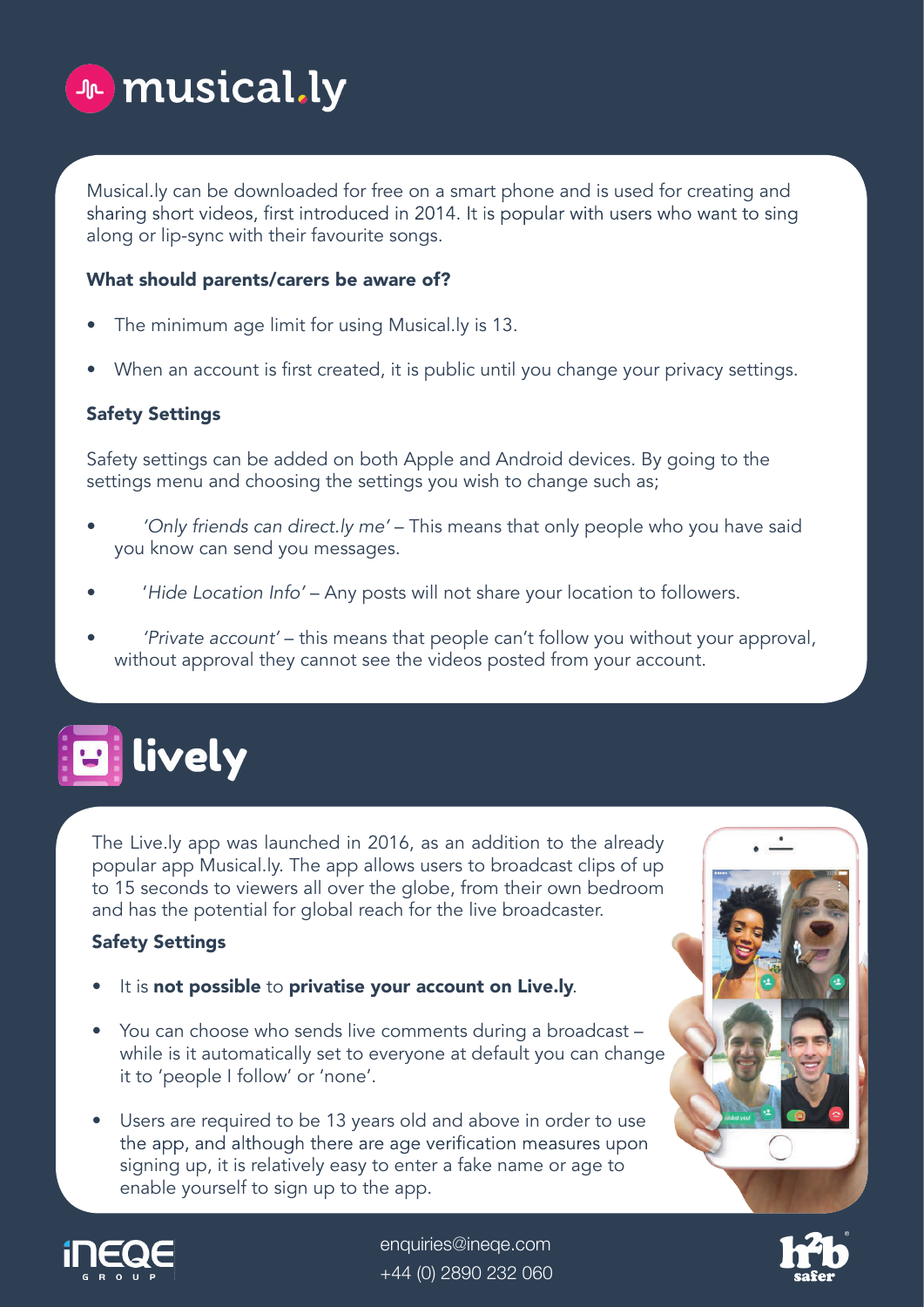

Twitch is a site used by gamers where they can live-stream the game that they're playing, along with a video feed of themselves. Users can follow broadcasters for free, or else subscribe to the channel for a fee. Gamers can get paid from streaming.

#### What should parents/carers be aware of?

- Whilst it may seem harmless, many of the games being played have violent content, e.g. Call of Duty, which has a rating of 18+.
- There is a chat room that runs alongside the gaming. While it does have moderators, content can only be moderated after it is posted.
- There is advertising that runs alongside the site.
- Twitch Prime as Twitch is owned by Amazon, it has a prime feature which comes free with an Amazon Prime account. With a Twitch Prime account you will get access to extra features and ad-free viewing.
- Twitch's Terms of Service state that if you are between the ages of 13 and 18, you may only use Twitch under the supervision of a parent or legal guardian.
- There isn't a filter for child-friendly channels but many channels are known for being • appropriate for all audiences.
- Watch a channel for about 15 to 20 minutes on different occasions to get a sense of whether it is appropriate for your child or not.
- Whisper is a way of chatting privately with other users, you can limit who can whisper to you (see below).
- While Twitch is largely a Gaming site, there is a section called 'IRL' (In Real Life) where broadcasters will often do things for money, this can involve alcohol and other content which may not be suitable for younger children.

#### Safety Settings

- There is a report button beside the user's stream, however you can only report a user once you are logged in.
- Certain words can be set as blocked in the chat, for example swear words.
- In Settings, you can Block Messages, Whispers and Invites from strangers.



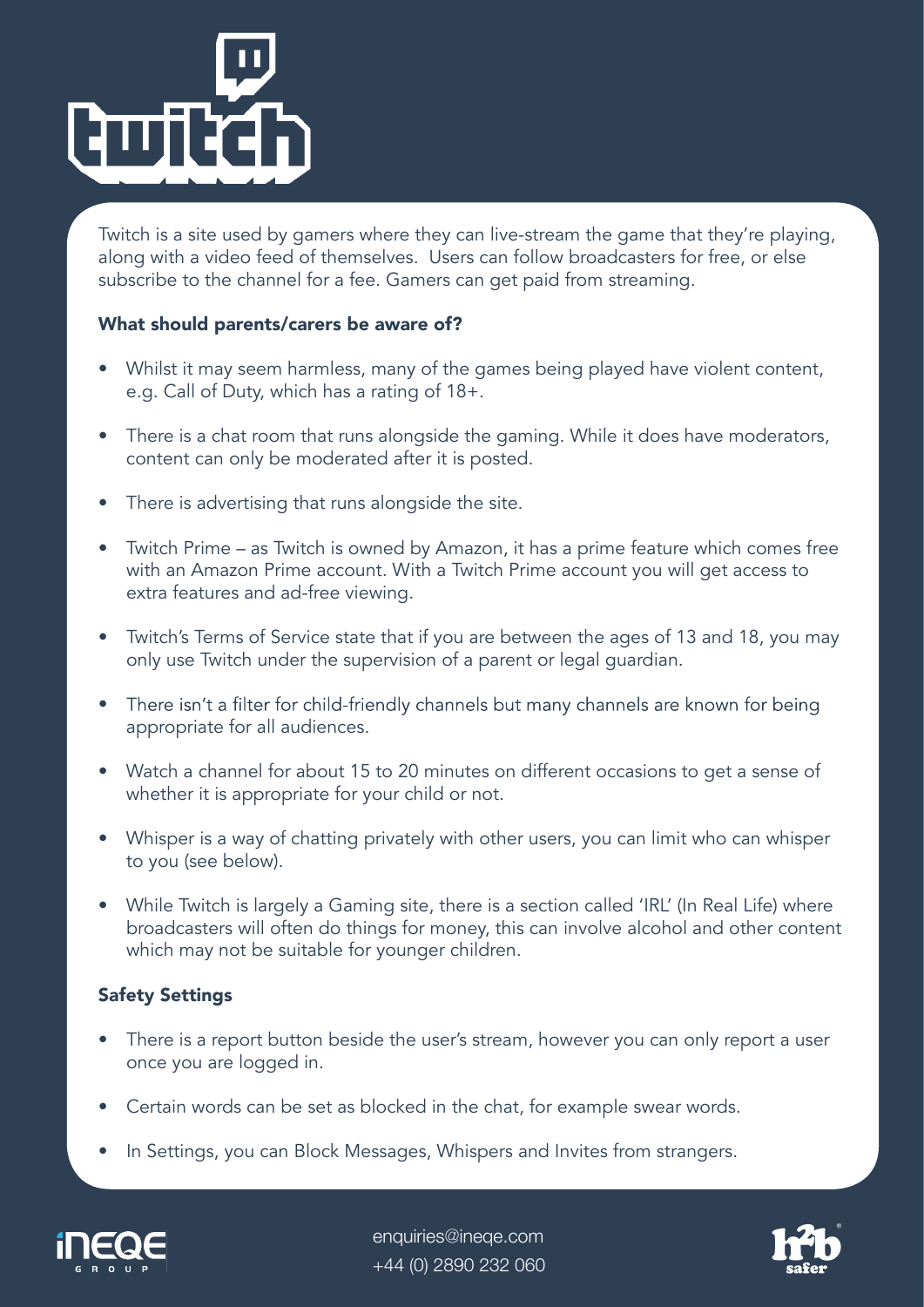

Live.Me is a live streaming app where users can post videos in real time. Viewers can leave comments and gifts on other users videos. Users can be found by name or by nearby location.

#### What should parents/carers be aware of?

- Initially when downloading Live.me, it states that users should be over 17 years of age. Despite this when downloading the app those under 17 can easily sign up for an account, even using their real age. All that is needed is a phone number or a social media account to be able to sign up. The 17 age limit is not enforced anywhere on their sites.
- Live.me is a virtual world of likes and gifts where easers could easily instruct children, to act inappropriately in return for these gifts.
- Users have limited control over who can view their posts.
- Safety settings are not clearly obvious on the menu.
- Live.Me uses geo-location so it shares the broadcaster's exact location.

#### Safety Settings

- Live.me website says that if a user wants to report inappropriate or offensive content that they should take a screenshot and e-mail it to them.
- There is an option to hide information about yourself, such as birthday school, interests, work and location.
- Account owners can block certain users from commenting on their broadcasts





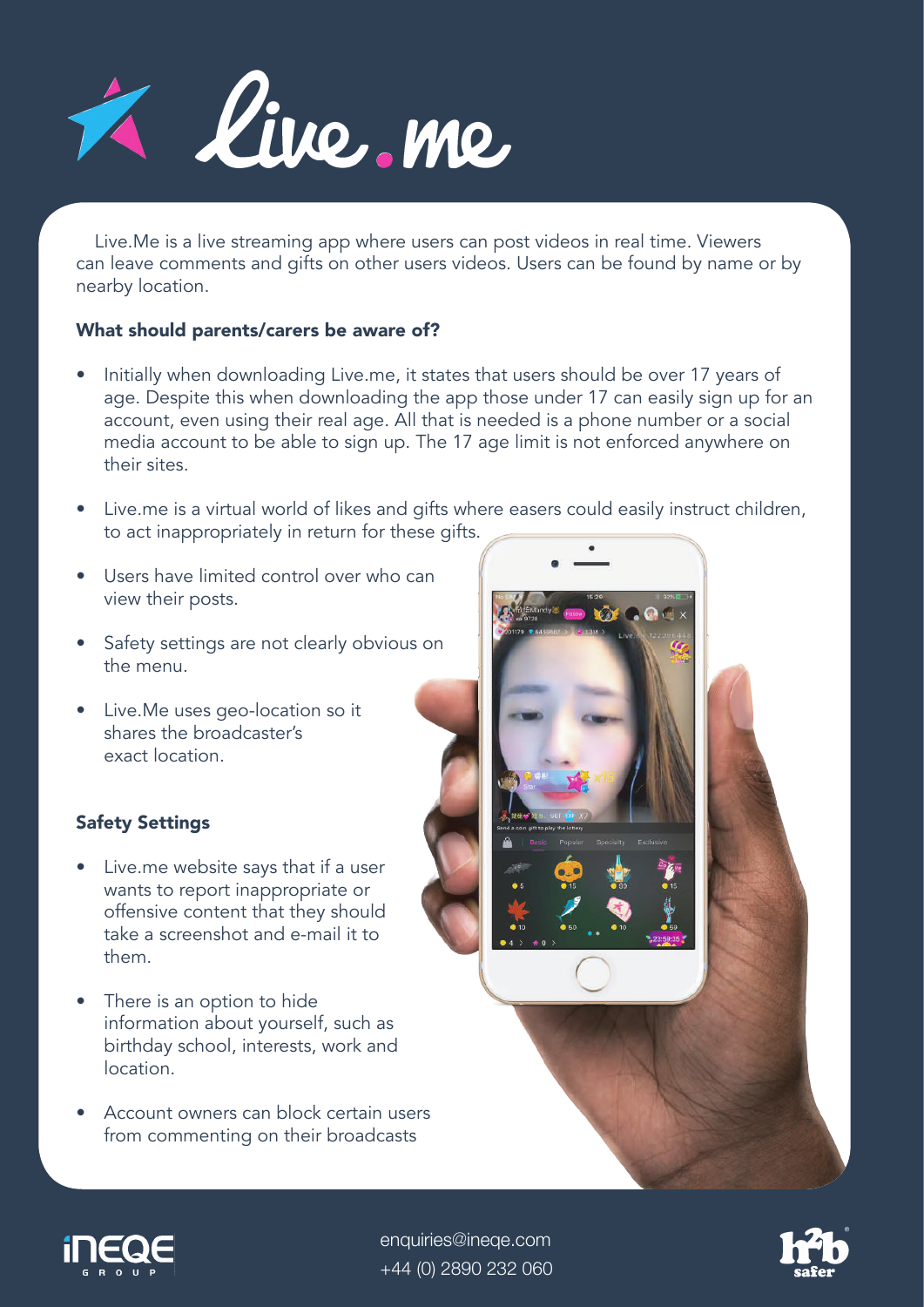

Facebook Live was launched in 2016, and any person, public figure or page can go live and broadcast directly from their device to those watching. The videos can show up in the newsfeed of their friends and followers – depending on the broadcaster's privacy settings.

#### What should parents/carers be aware of?

- As with any live streaming app, live content cannot be moderated and is often at the hands of the person broadcasting.
- The video remains on your Facebook stream after it has ended.
- The privacy settings make it possible to stream to just friends and family using pre-set lists.
- Like any post, the broadcast can be shared on Facebook by whoever is watching.

#### Safety Settings

• When streaming a video the broadcaster is prompted to write a description and select an audience. This audience can be 'public, 'friends' 'friends except…'.

### ((•) You Tube Live

YouTube Live is intended as an additional way to help content creators interact with their audience. Broadcasters can earn revenue by enabling ads, using Superchat or sponsorship.

#### What should parents/carers be aware of?

- As with any live stream content is live and therefore hard to moderate, so it is important to be aware that their content may be inappropriate for all audiences.
- To be able to use YouTube live on mobile a channel must have over 25 subscribers

#### Safety Settings

- You can remove or flag comments on a live stream, individual users can be blocked or put in time out.
- A moderator can be assigned to manage the chat when there is a large audience.
- Live streams can be set to Public, Unlisted or Private.